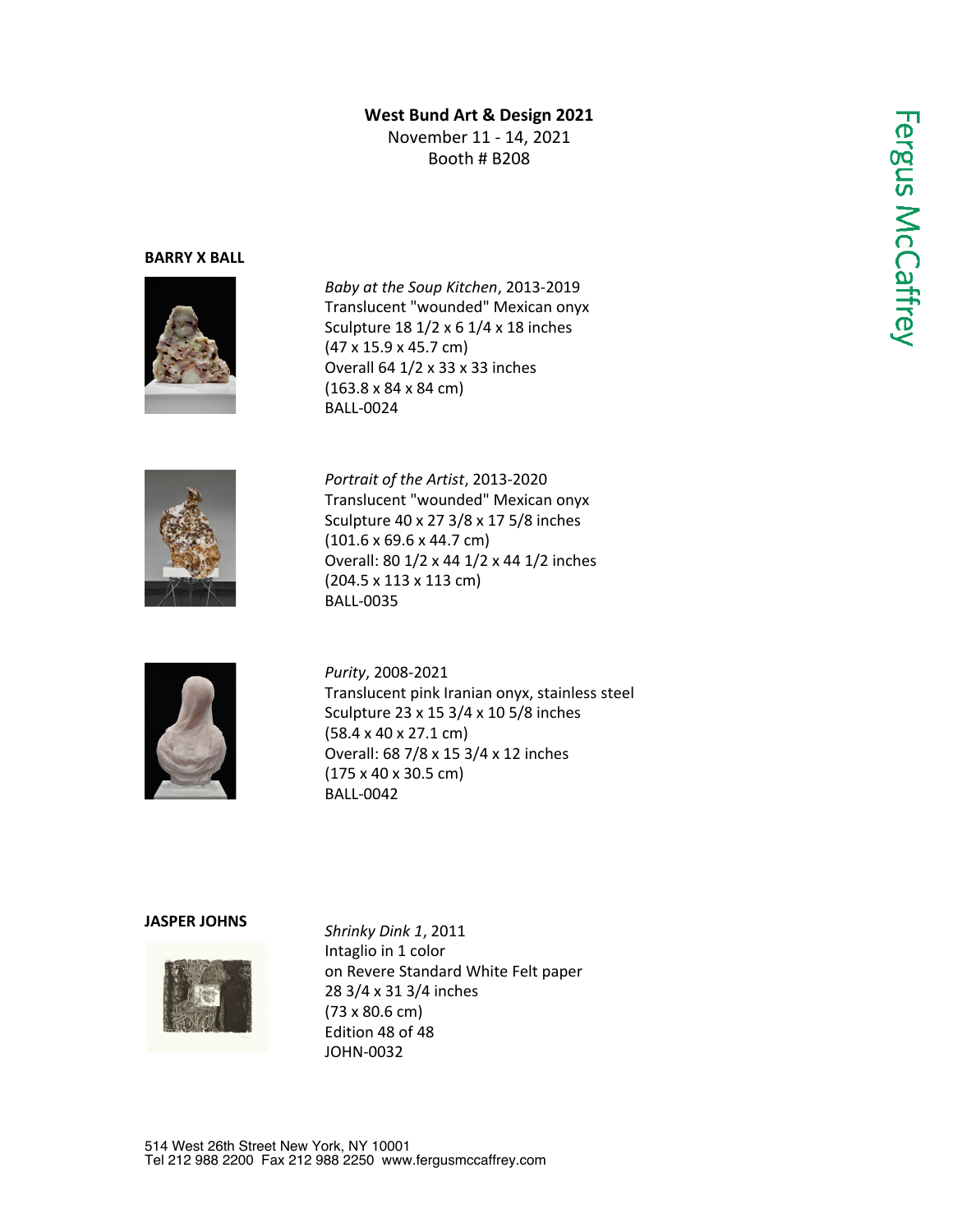

*Shrinky Dink 2*, 2011 Intaglio in 2 colors on Revere Standard White Felt paper 28 3/4 x 31 3/4 inches (73 x 80.6 cm) Edition 48 of 50 JOHN-0033



*Shrinky Dink 3*, 2011 Intaglio in 6 colors with chine collé on Revere Standard White Felt paper 28 3/4 x 31 3/4 inches (73 x 80.6 cm) Edition 48 of 57 JOHN-0034



*Shrinky Dink 4*, 2011 Intaglio in 2 colors on Revere Standard White Felt paper 28 3/4 x 31 3/4 inches (73 x 80.6 cm) Edition 48 of 49 JOHN-0035

## **SIGMAR POLKE**



*Untitled (Urknall/Big Bang)*, 1996 Artificial resin on polyester fabric 51 1/8 x 59 inches (130 x 150 cm) POL-0026

|  | E |  |
|--|---|--|

*Wärme*, 1999 20 manipulated photocopies Each: 11 3/4 x 16 1/2 inches (29.8 x 41.9 cm) POL-0021